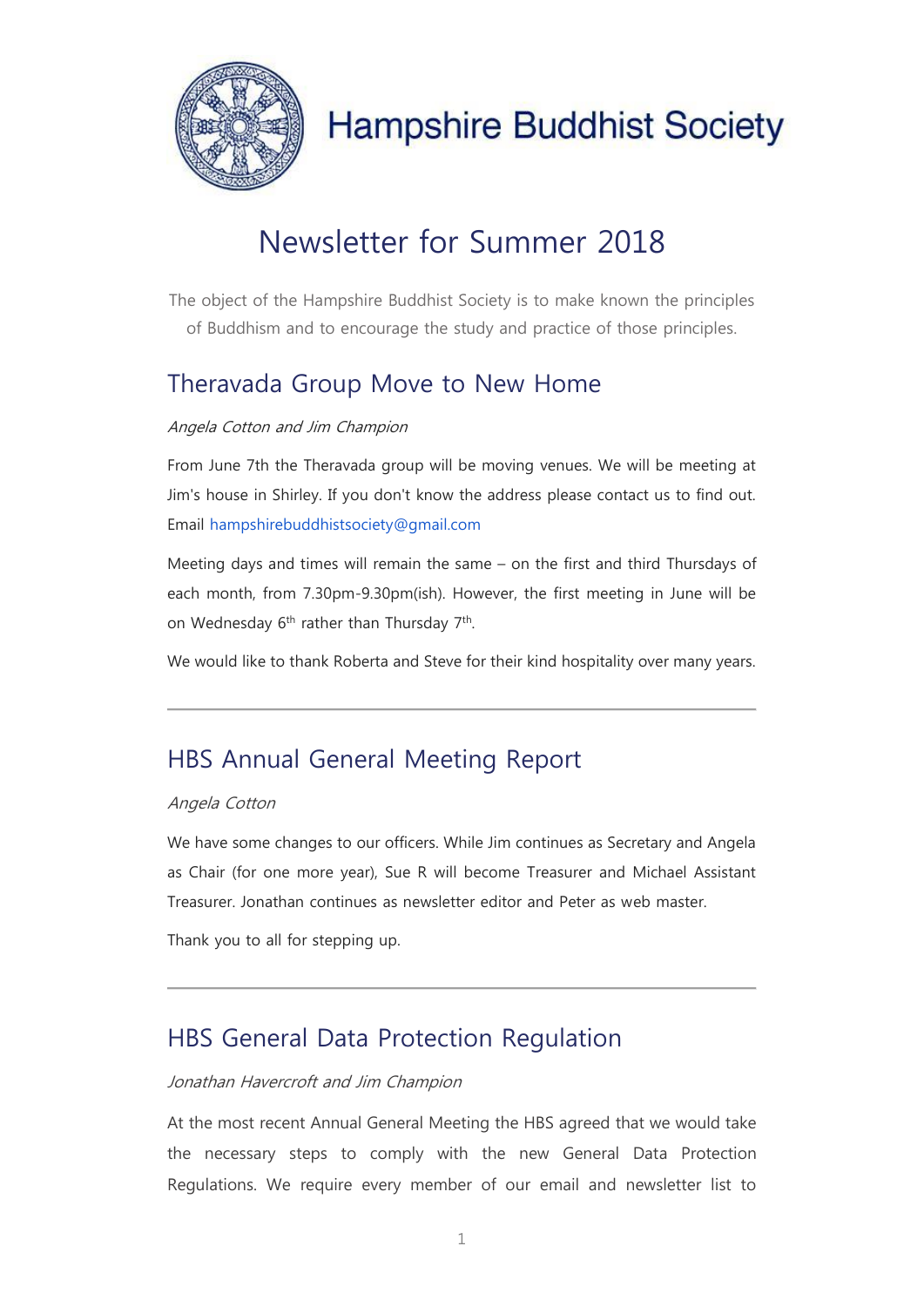

expressly "opt-in" in order to continue to receive our correspondence. We understand that no-one has been been added to the mailing list without their consent, but if you would like to continue to receive the HBS newsletter in either electronic or print form please send notification to HBS of your wish that we keep you on our list. We can then use this opportunity to check that any other contact information we have about you is still correct. You can email HBS at:

[hampshirebuddhistsociety@gmail.com](mailto:hampshirebuddhistsociety@gmail.com)

Alternately you may send a letter to HBS via post to: The Secretary, HBS, 32 Norfolk Road, Shirley, Southampton, SO15 5AS

### Contact Details

**Hampshire Buddhist Society** 32 Norfolk Road, Shirley, Southampton, SO15 5AS www.hampshirebuddhistsociety.org.uk 023 8049 6315

### **Chithurst Buddhist Monastery** Chithurst, Nr. Rogate, Petersfield,

Hampshire, GU31 5EU www.cittaviveka.org

#### **Amaravati Buddhist Monastery**

Great Gaddesden, Hemel Hempstead, Hertfordshire, HP1 3BZ www.amaravati.org

#### **The Buddhist Society**

58 Eccleston Square, London, SW1V 1PH www.thebuddhistsociety.org 020 7834 5858

#### **The Zen Centre**

58 Marlborough Place, London, NW8 0PL www.rinzaizencentre.org.uk 020 7624 4987

**The Zen Gateway** www.thezengateway.com

Contributions to the newsletter are welcome. Please send them to us by email or post.

If you would like to be removed from the mailing list, please tell us.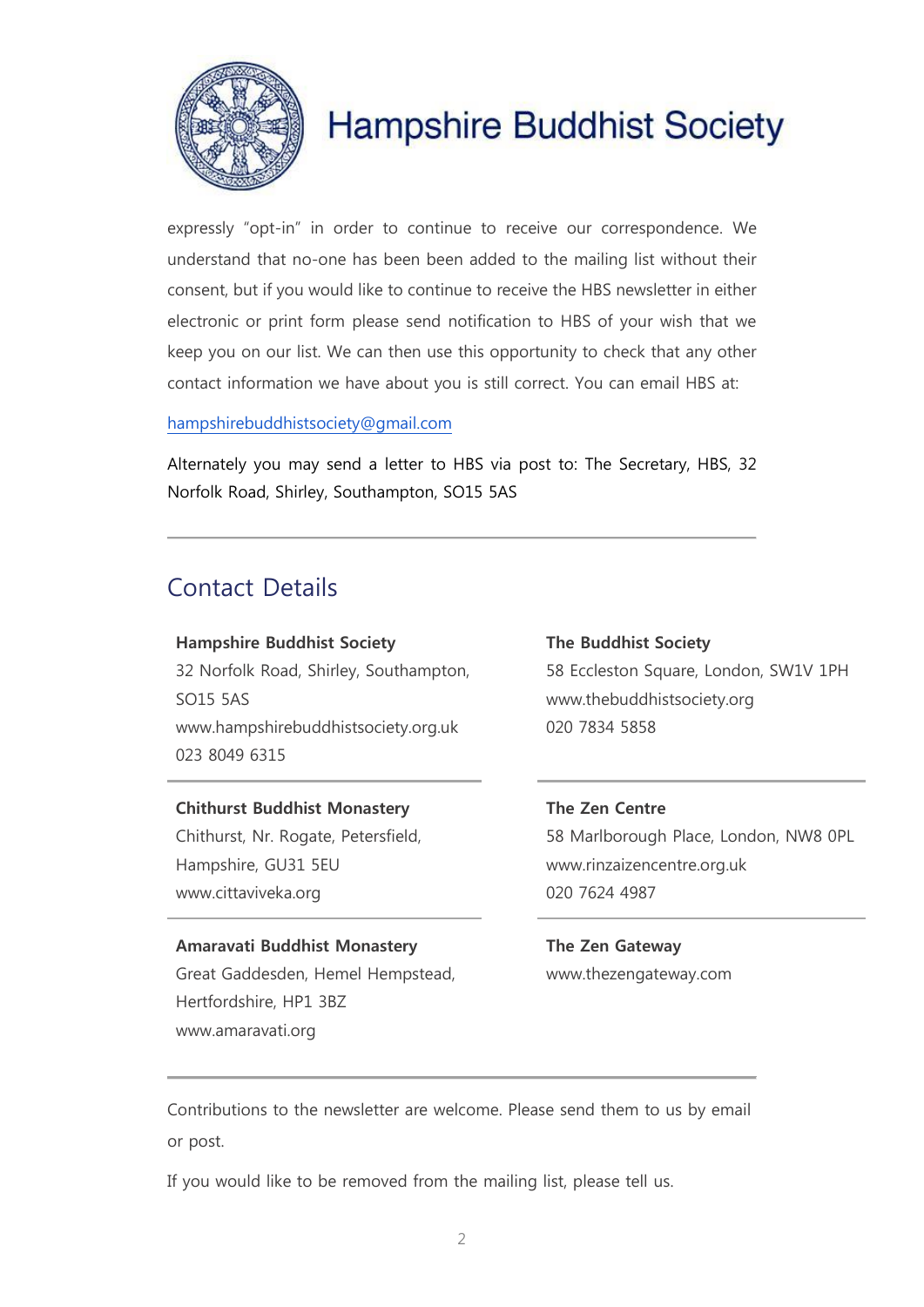

## Programme for Summer 2018

| May          |                |           |                                                            |
|--------------|----------------|-----------|------------------------------------------------------------|
| Mon          | 14             | Zen       | Zazen                                                      |
| <b>Thurs</b> | 17             |           | Theravada Meditation & Dhamma                              |
| Mon          | 21             | Zen       | Zazen                                                      |
| Sun          | 27             | Zen       | Zen Sunday, The Buddhist Society, London                   |
| Mon          | 28             | Zen       | Open Meeting                                               |
| June         |                |           |                                                            |
| Mon          | 4              | Zen       | Zazen                                                      |
| Weds         | 6              |           | Theravada Meditation & Dhamma [Please note change of day!] |
| Mon          | 11             | Zen       | Soko Roshi Memorial                                        |
| Mon          | 18             | Zen       | Zazen                                                      |
| <b>Thurs</b> | 21             |           | Theravada Meditation & Dhamma                              |
| Sun          | 24             | Zen       | Zen Sunday, The Buddhist Society, London                   |
| Mon          | 25             | Zen       | Open Meeting                                               |
| July         |                |           |                                                            |
| Mon          | $\overline{2}$ | Zen       | Zazen                                                      |
| Thurs        | 5              |           | Theravada Meditation & Dhamma                              |
| Mon          | 9              | Zen       | Sojun Kannun Roshi Memorial                                |
| Mon          | 16             | Zen       | Zazen                                                      |
| <b>Thurs</b> | 19             | Theravada | Meditation & Dhamma                                        |
| Sun          | 22             | Zen       | Zen Sunday, The Buddhist Society, London                   |
| Mon          | 23             | Zen       | Zazen                                                      |
| Mon          | 30             | Zen       | Open Meeting                                               |